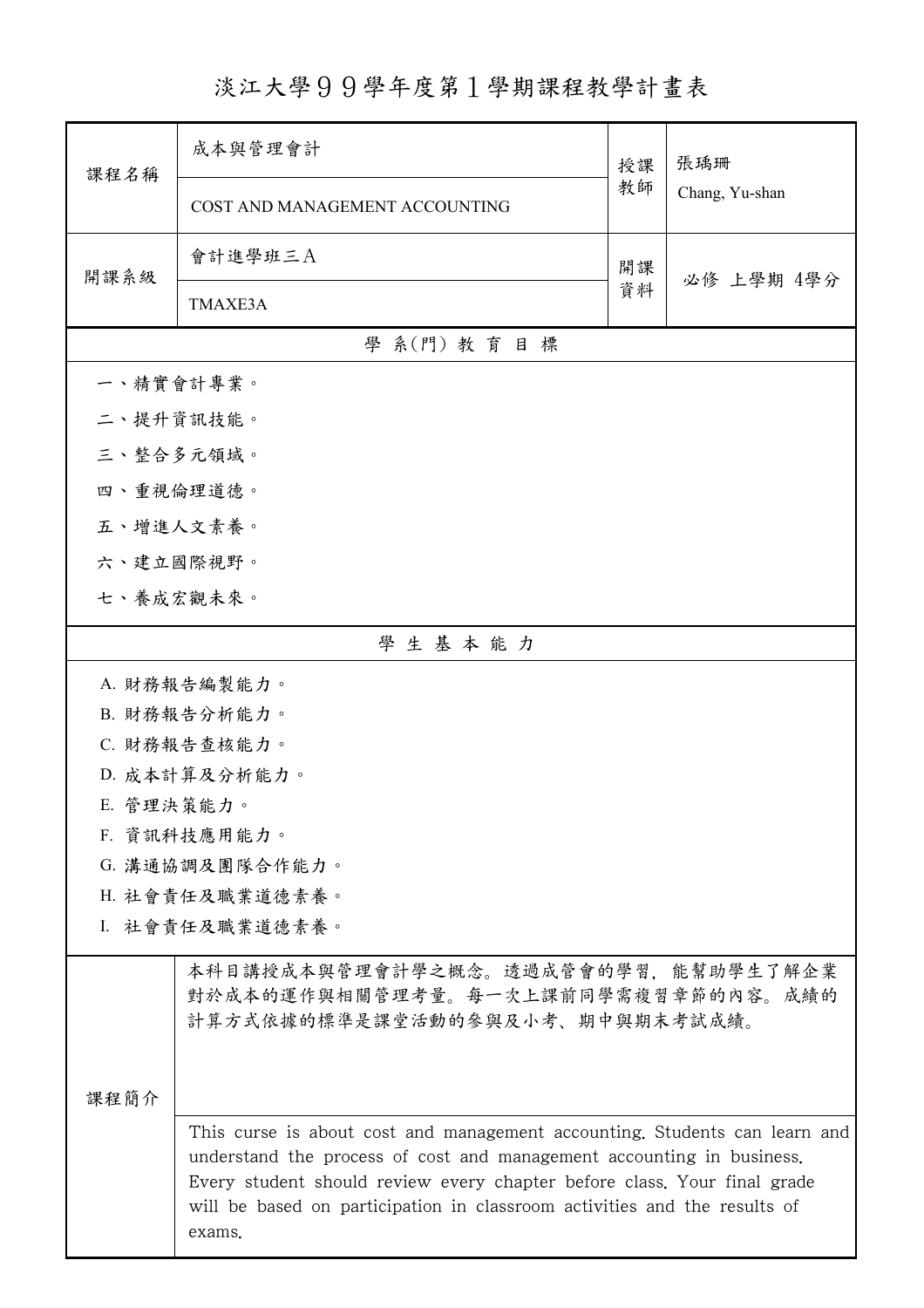本課程教學目標與目標層級、學生基本能力相關性

一、目標層級(選填): (一)「認知」(Cognitive 簡稱C)領域:C1 記憶、C2 瞭解、C3 應用、C4 分析、 C5 評鑑、C6 創造 (二)「技能」(Psychomotor 簡稱P)領域:P1 模仿、P2 機械反應、P3 獨立操作、 P4 聯結操作、P5 自動化、P6 創作 (三)「情意」(Affective 簡稱A)領域:A1 接受、A2 反應、A3 重視、A4 組織、 A5 內化、A6 實踐

二、教學目標與「目標層級」、「學生基本能力」之相關性:

 (一)請先將課程教學目標分別對應前述之「認知」、「技能」與「情意」的各目標層級, 惟單項教學目標僅能對應C、P、A其中一項。

 (二)若對應「目標層級」有1~6之多項時,僅填列最高層級即可(例如:認知「目標層級」 對應為C3、C5、C6項時,只需填列C6即可,技能與情意目標層級亦同)。

 (三)再依據所訂各項教學目標分別對應該系「學生基本能力」。單項教學目標若對應「學 生基本能力」有多項時,則可填列多項「學生基本能力」(例如:「學生基本能力」可 對應A、AD、BEF時,則均填列)。

| 序                       |                                                                          | 教學目標(英文)                                                                                                                                                                                                                    | 相關性            |                       |  |  |  |
|-------------------------|--------------------------------------------------------------------------|-----------------------------------------------------------------------------------------------------------------------------------------------------------------------------------------------------------------------------|----------------|-----------------------|--|--|--|
| 號                       | 教學目標(中文)                                                                 |                                                                                                                                                                                                                             | 目標層級           | 學生基本能力                |  |  |  |
| $\mathbf{1}$            | 學生將能夠歸納課程中介紹到的概<br>念, 包含下列主題:成本與管理會<br>計基本觀念的建立、成本制度的介<br>紹及企業的規劃與決策。    | Students will be able to<br>summarize concepts covered<br>in the following topics: the<br>basic concepts of cost and<br>management accounting.<br>introduction to cost system.<br>and the plan and strategy of<br>business. | C <sub>3</sub> | <b>BCDFH</b>          |  |  |  |
| $\overline{2}$          | 學生將能夠對於成本與管理會計議<br>題有更清楚的了解與處理。議題例<br>如:分批成本會計制度、分步成本<br>會計制度、標準成本會計制度等。 | Students will be able to<br>interpret in-depth issues<br>such as: Job order costing.<br>process costing, and Standard<br>cost accounting system.                                                                            | <b>P4</b>      | <b>ABCDEH</b>         |  |  |  |
| $\overline{\mathbf{3}}$ | 學生將能夠利用所學之會計知<br>識,對於會計在企業中的運作有更<br>清楚之了解。                               | Students can use their<br>accounting knowledge to<br>understand and learn about<br>the operation of business.                                                                                                               | <b>P4</b>      | <b>ABCDEH</b>         |  |  |  |
|                         | 教學目標之教學策略與評量方法                                                           |                                                                                                                                                                                                                             |                |                       |  |  |  |
| 序<br>號                  | 教學目標                                                                     | 教學策略                                                                                                                                                                                                                        |                | 評量方法                  |  |  |  |
| $\mathbf{1}$            | 學生將能夠歸納課程中介紹到的概 <br>念, 包含下列主题:成本與管理會<br>計基本觀念的建立、成本制度的介<br>紹及企業的規劃與決策。   | 課堂講授、分組討論                                                                                                                                                                                                                   | 考、期末考          | 出席率、小考、期中             |  |  |  |
| $\overline{2}$          | 學生將能夠對於成本與管理會計議<br>題有更清楚的了解與處理。議題例<br>如:分批成本會計制度、分步成本<br>會計制度、標準成本會計制度等。 | 課堂講授、分組討論                                                                                                                                                                                                                   | 考、期中考          | 出席率、討論、小              |  |  |  |
| $\overline{3}$          | 學生將能夠利用所學之會計知<br>識, 對於會計在企業中的運作有更<br>清楚之了解。                              | 課堂講授、分組討論                                                                                                                                                                                                                   |                | 出席率、討論、小<br>考、期中考、期末考 |  |  |  |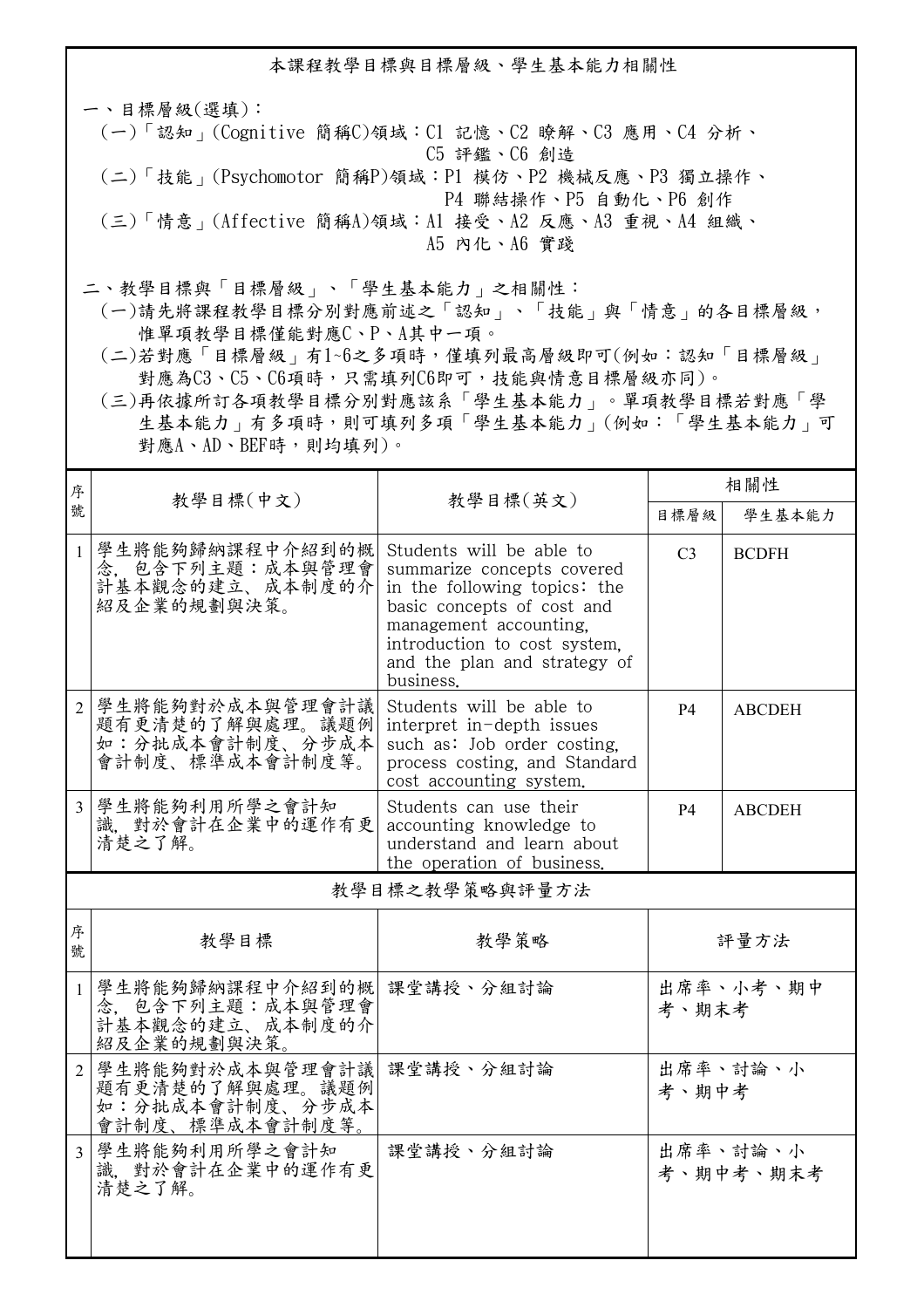| 授課進度表       |       |                              |    |  |
|-------------|-------|------------------------------|----|--|
| 週次          | 日期    | 内 容 (Subject/Topics)         | 備註 |  |
| 1           | 09/13 | 課程介紹與CH1 緒論                  |    |  |
| 2           | 09/20 | CH1緒論 及 CH2 成本之分類及其與財務報表之關係  |    |  |
| 3           | 09/27 | CH2 及CH3 分批成本會計制度            |    |  |
| 4           | 10/04 | CH3 分批成本會計制度                 |    |  |
| 5           | 10/11 | CH4 分步成本會計制度                 |    |  |
| 6           | 10/18 | CH4 分步成本會計制度                 |    |  |
| 7           | 10/25 | CH7 損壞品之會計處理                 |    |  |
| 8           | 11/01 | CH7 損壞品之會計處理                 |    |  |
| 9           | 11/08 | CH12 成本習性分析與成本估計             |    |  |
| 10          | 11/15 | 期中考試週                        |    |  |
| 11          | 11/22 | CH5 標準成本會計制度(一)              |    |  |
| 12          | 11/29 | CH5 標準成本會計制度(一)              |    |  |
| 13          | 12/06 | CH6 標準成本會計制度(二)              |    |  |
| 14          | 12/13 | CH6 標準成本會計制度(二)              |    |  |
| 15          | 12/20 | CH11 作業基礎成本制                 |    |  |
| 16          | 12/27 | CH11 作業基礎成本制                 |    |  |
| 17          | 01/03 | CH10 聯產品與副產品                 |    |  |
| 18          | 01/10 | 期末考試週                        |    |  |
| 修課應<br>注意事項 |       |                              |    |  |
| 教學設備        |       | 電腦、投影機                       |    |  |
| 教材課本        |       | 成本與管理會計學新論。第三版。上冊。李宗黎與林蕙真 著。 |    |  |
| 參考書籍        |       |                              |    |  |